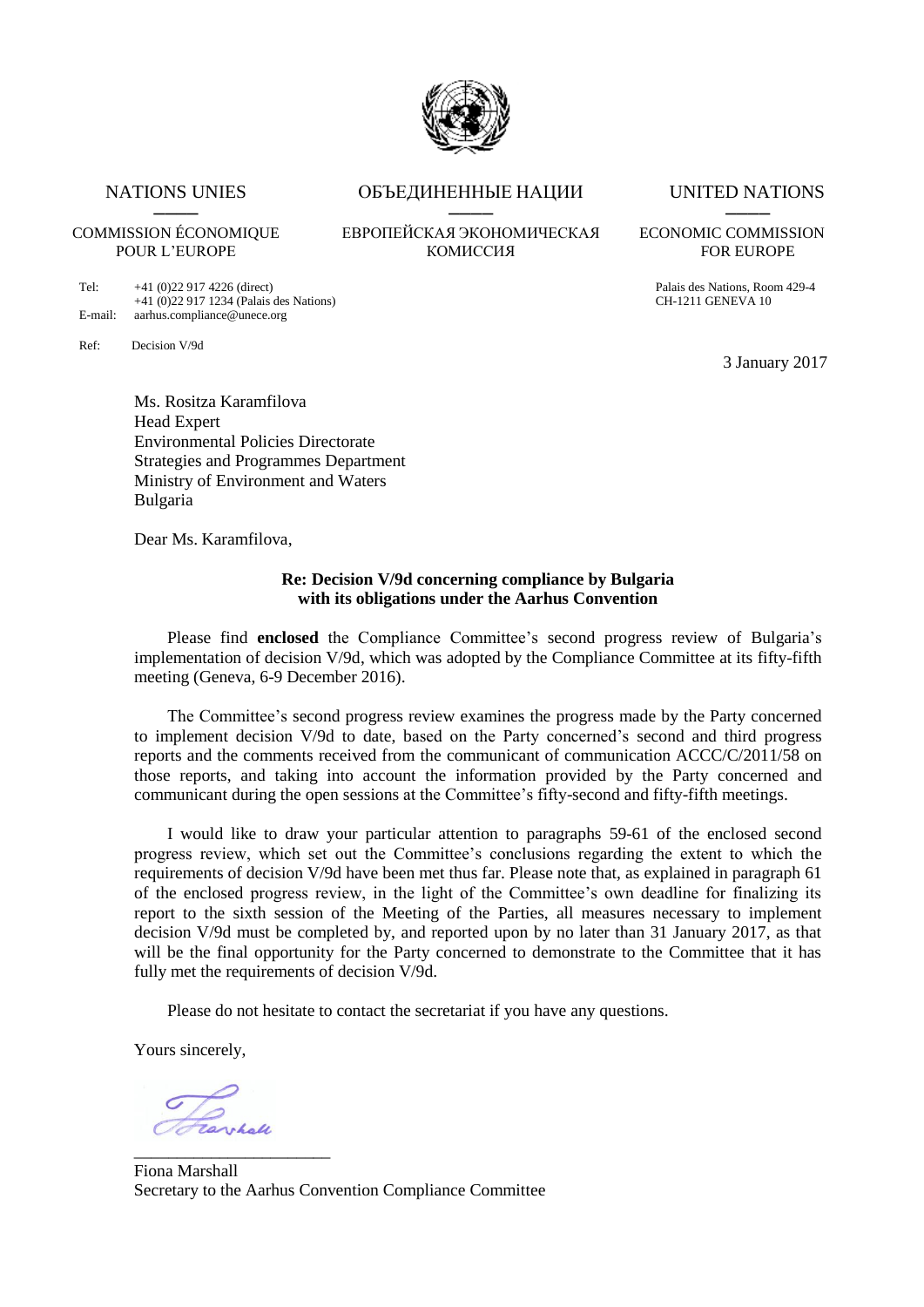- Cc: Permanent Mission of the Republic of Bulgaria to the United Nations Office and other international organizations in Geneva Mr. Alexander Dountchev, representing communicant of communication ACCC/C/2011/58
- Enc: Committee's second progress review on the implementation of decision V/9d concerning compliance by Bulgaria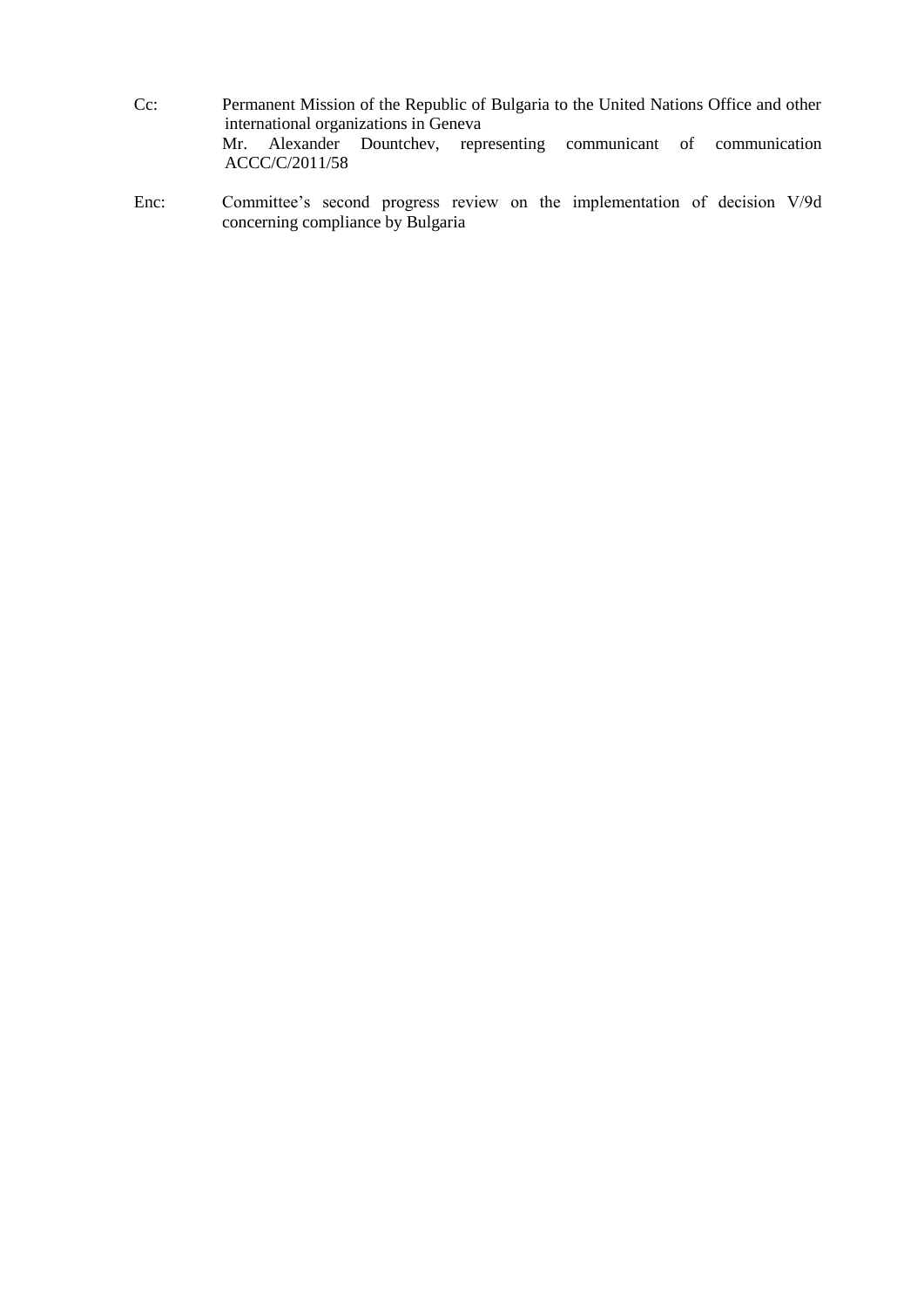Compliance Committee to the Convention on Access to Information, Public Participation in Decision-making and Access to Justice in Environmental Matters (Aarhus Convention)

# **Second progress review of the implementation of decision V/9d on compliance by Bulgaria with its obligations under the Convention**

## Contents

|          |                                                                      | Paragraphs | Page                        |
|----------|----------------------------------------------------------------------|------------|-----------------------------|
|          |                                                                      |            | $\mathcal{D}_{\mathcal{L}}$ |
| Н.       | Summary of follow-up action with decision V/9d since the Committee's |            | $\mathcal{D}$               |
| III.     |                                                                      | 44         | 10                          |
| $IV_{-}$ |                                                                      | 5q         | 12                          |



GE.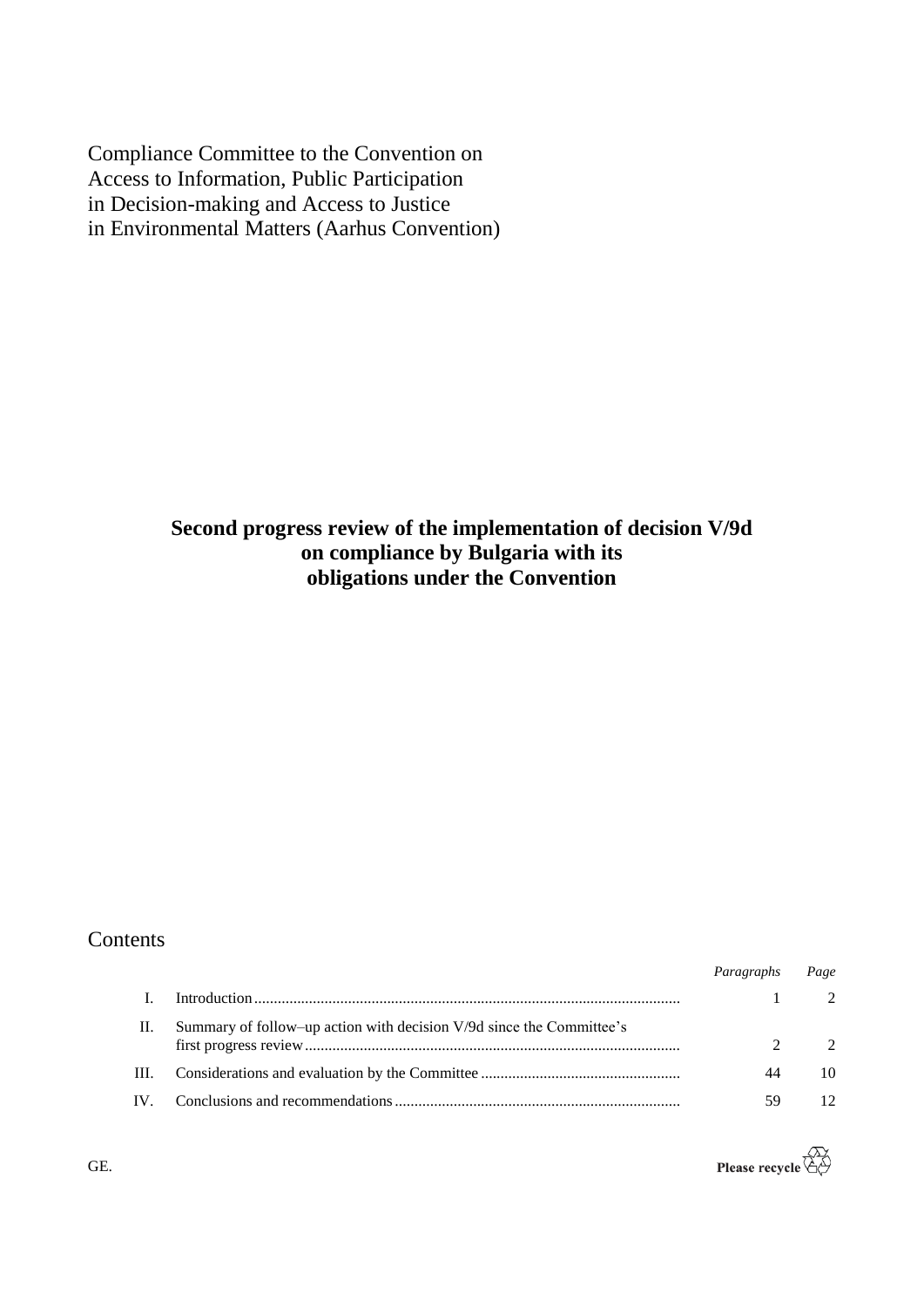# **I. Introduction**

1. At its fifth session (Maastricht, 30 June–1 July 2014), the Meeting of the Parties to the Convention on Access to Information, Public Participation in Decision-making and Access to Justice in Environmental Matters (Aarhus Convention) adopted decision V/9d on compliance by Bulgaria with its obligations under the Convention (see ECE/MP.PP/2014/2/Add.1).

# **II. Summary of follow–up action with decision V/9d since the Committee's first progress review**

2. By letter of 20 October 2015, the secretariat sent the Committee's first progress review on the implementation of decision V/9d to the Party concerned together with a reminder of the request by the Meeting of the Parties to provide its second progress report to the Committee by 31 October 2015, or otherwise by 31 December 2015, on the measures taken and the results achieved thus far in implementation of the recommendations set out in decision V/9d.

3. On 28 October 2015, the Party concerned provided its second progress report on the implementation of decision V/9d.

4. At the Committee's request, on 6 November 2015 the Party concerned's second progress report was forwarded to the communicant of communication ACCC/C/2011/58, inviting it to provide its comments by 27 November 2015. The communicant provided its comments on 27 November 2015.

5. At its fifty-second meeting (Geneva, 7-11 March 2016), the Committee reviewed the implementation of decision V/9d in open session taking into account the Party concerned's second progress report and written comments received from the communicant of communication ACCC/C/2011/58 as well as the statements made by the Party concerned and the communicant by audio conference during the session. Following the discussion in open session, the Committee commenced the preparation of its second progress review on the implementation of decision V/9d in closed session.

6. On 16 April 2016, the secretariat invited the Party concerned to submit by 25 April 2016 the comments made during the open session at the Committee's fifty-second meeting in writing, together with replies to the questions posed during the open session and texts of any legislative or administrative proposals to improve the investment climate prepared. The Party concerned provided additional information on 26 April 2016.

7. On 27 April 2016, the secretariat invited the communicant of communication ACCC/C/2011/58 to submit its comments on the additional information provided by the Party concerned by 3 May 2016. The communicant provided comments on 29 April 2016.

8. The Committee continued the preparation of its second progress review at its virtual meeting on 13 May 2016, taking into account the further written comments provided by the Party concerned on 26 April 2016 and the communicant of communication ACCC/C/2011/58 on 29 April 2016.

9. On 28 October 2016, the Party concerned provided its third progress report and on 17 November 2016, the communicant of communication ACCC/C/2011/58 provided its comments thereon.

10. At its fifty-fifth meeting (Geneva, 6-9 December 2016), the Committee held an open session on the implementation of decision V/9d, in which a representative of the Party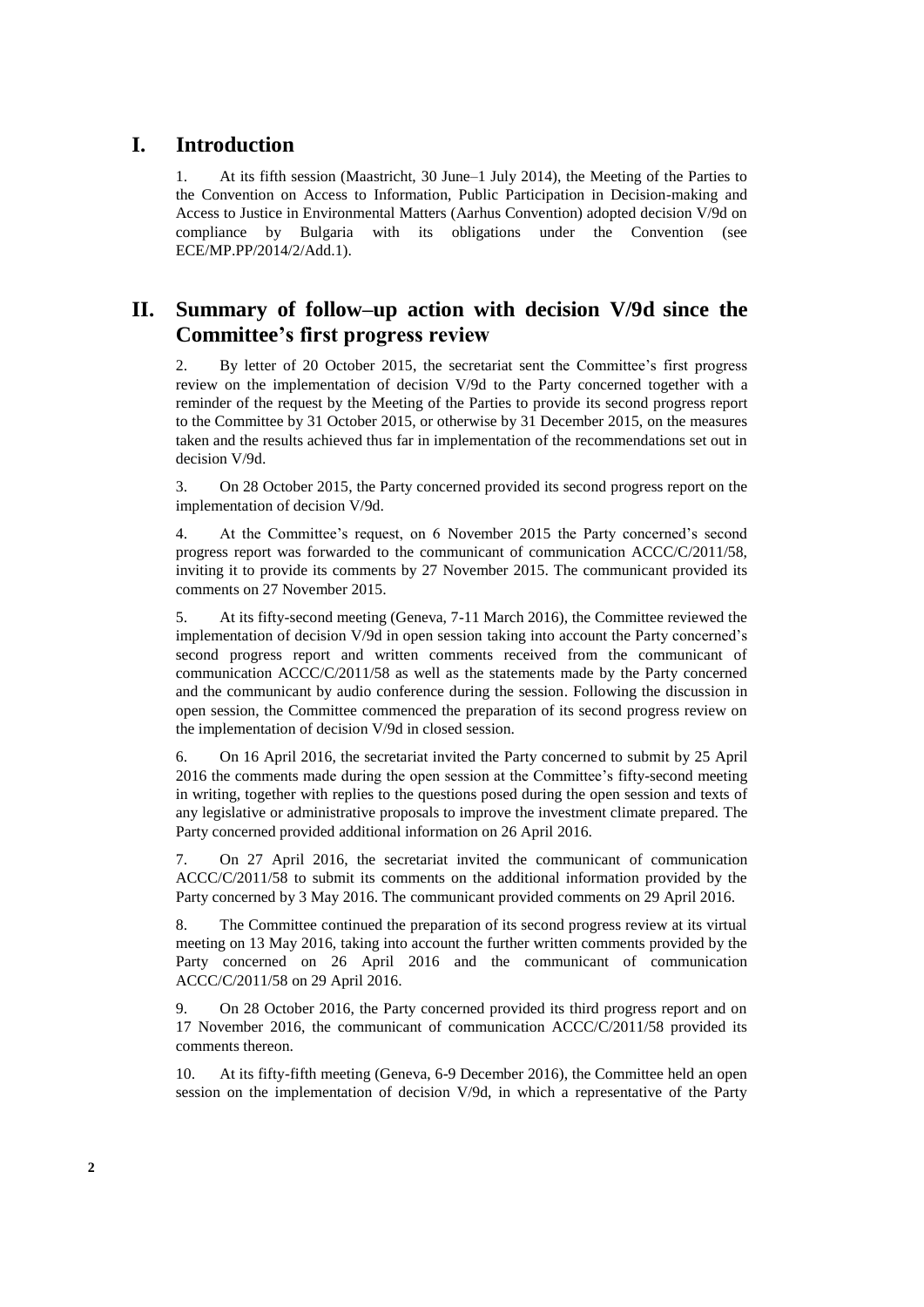concerned participated in person and a representative of the communicant took part by audio conference.

11. After taking into account the Party concerned's third progress report, the communicant's comments of 17 November 2016 and the information provided during the open session at its fifty-fifth meeting, the Committee adopted its second progress review at its fifty-fifth meeting and requested the secretariat to forward it to the Party concerned and the communicant of communication ACCC/C/2011/58.

### **Party concerned's second progress report**

12. In its second progress report submitted on 28 October 2015, the Party concerned reported that legislative amendments had been introduced in order to secure the right of the public concerned to challenge statements/decisions on strategic environmental assessment (SEA) as independent and separate administrative acts falling within the scope of the provision of article 9, paragraph 3 of the Convention. These amendments were intended to overcome the legal uncertainty about whether the SEA statement/decision, in cases where it is an element of a General Spatial Plan or Detailed Spatial Plan, is subject to separate appeal. The Party concerned submitted that in particular the new article 88, paragraph 3 of the Act for Amendment of the Environmental Protection Act (promulgated State Gazette No. 62 of 14 August 2015, effective from 14 August 2015) states that:

"The persons concerned may appeal against the statement or decision on paragraph 1 (statement/decision SEA) according to the procedure established by the Administrative Procedure Code within fourteen days after its announcement".

13. The Party concerned submitted that, prior to the above amendments, national law had already ensured members of the public the right to seek to challenge SEA statements/decisions that were an essential condition for approval of spatial plans through the courts as well as appeal under the Administrative Procedure Code. The new provisions provided additional protection of the right of access to judicial and administrative review procedures, where the adoption of the SEA statement/decision represents a stage of the procedure to issue final administrative acts, including the approval of General Spatial Plans or Detailed Spatial Plans.

14. The Party concerned submitted that spatial plans and construction permits identify the purpose and the manner of development of the separate structural parts of the territory not only from the perspective of environmental protection, i.e. the authority adopting the plan/construction permit acts in terms of circumscribed powers and competence. At the same time, according to the Party concerned, environmental considerations are a separate subject of the SEA/EIA statements/decisions regarding investment proposals and, therefore, precisely these statements/decisions fall directly within the scope of the Convention. The Party concerned referred to recent case law in order to support its position.<sup>1</sup> For instance, in Ruling No. 1079/30.04.2015 on administrative case No. 930/2105 with respect to an appeal against an amendment of the General Spatial Plan (GSP), the Administrative Court of Plovdiv stated:

"Within the proceedings for approval of the amendment of GSP, the administrative act which is essential for the environment is this one stipulated under article 82 of the Environmental Protection Act – statements/decisions on SEA which is subject to

<sup>&</sup>lt;sup>1</sup> Ruling N 2345/04.05.2015 of the Administrative Court - Sofia on administrative case N

<sup>11003/2014,</sup> Ruling N 1079/30.04.2015 of the Administrative Court - Plovdiv on administrative case N2 930/2015.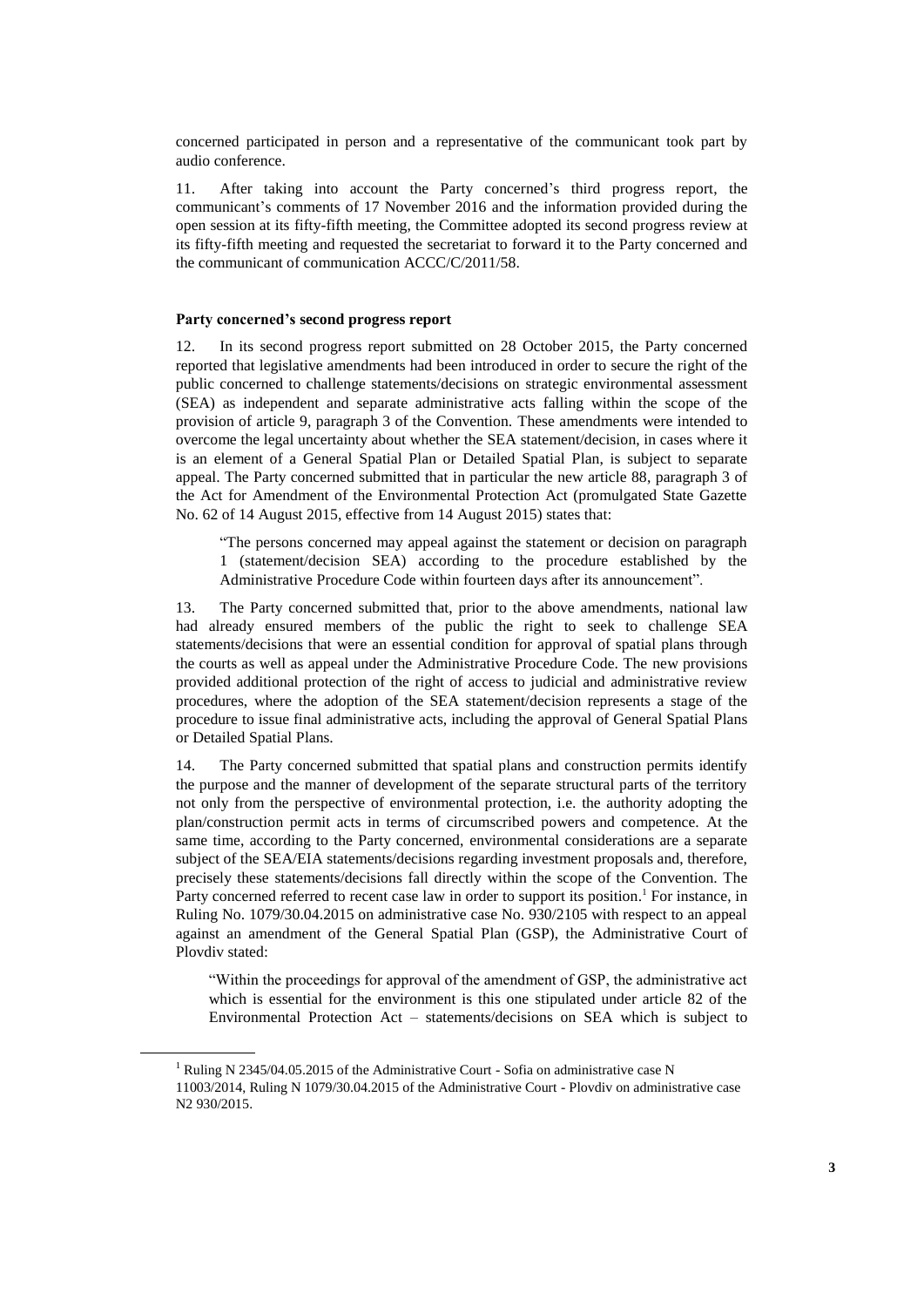judicial review in separate proceedings and with applicability of the provision of article 9, paragraph 3 of the Aarhus Convention concerning the range of appellants. The appeal is inadmissible because the processed amendment to GSP does not contain an environmental component and determines the manner of development and the purpose of the territory of a particular spatial area. The administrative act dealing with environmental considerations is subject to its own, separate challenge and judicial review".

15. The Party concerned states that it is important to consider whether and to what extent the references to national law in article 9, paragraphs 2 and 3 of the Convention allow the possibility to restrict the range of persons concerned with access to administrative and judicial appeal procedures in complex proceedings covered simultaneously by different legal acts apart from environmental legislation, which is the case with spatial planning and authorization of construction activities. In this regard, it cited the judgment of the Supreme Administrative Court in Decision No. 542/15.01.2014 on administrative case No. 14767/2008, which held, inter alia:

"In article 9, paragraph 2 of the Convention is regulated…the right of challenge of the members of the public of decisions, acts or omissions in accordance with article 6 of the Convention and in cases where so provided for under national law. In the next paragraph the Convention refers again to the national legislation about what constitutes a sufficient interest and impairment of a right. I.e. when the court appeal of an act is precluded for all persons regarding an explicit national legal rule, in accordance with the Constitution of the Republic of Bulgaria, as in this case, the text of the Convention may not be interpreted as a reason for derogating from national provisions in view of the cited cumulatively required prerequisite in article 9, paragraph 2 (b) of the Convention that provides for compliance with the national law." 2

<span id="page-5-1"></span>16. The Party concerned reiterated the view stated in its first progress report that the issue of providing access to members of the public, including environmental organizations, to review procedures concerning spatial plans and construction permits cannot be considered one-sided only in terms of protecting the environment, since it raises a number of significant socio-economic facts requiring comprehensive consideration and balancing of public and private interests. It was essential not to delay and hinder the investment process in the country by the inclusion in administrative and judicial proceedings under article 131 of the Spatial Planning Act of persons other than those having a direct and immediate legal interest.

<span id="page-5-0"></span>17. In this regard, the Party concerned reported that Decision No. 617 of 12 August 2015 of the Council of Ministers had adopted an analysis of the problems hindering the growth of investment in the country and had approved a list of the main problem areas and proposals for measures thereto. The problems identified included the large number of procedures on issuing construction permits and significant time for their execution and accordingly measures were proposed to, inter alia, streamline the timing and number of procedures for issuing construction permits; strengthen control over the implementation of statutory time limits for issuing construction permits; and review all regulatory regimes in the area of construction permits established by a special law. The Party concerned reported that interdepartmental working groups had been created to convert the above measures, by 31 January 2015, into concrete legislative and administrative proposals to improve the investment climate. To support their work, in November 2015 the working groups were to

 $2$  Findings of the Supreme Administrative Court in its Decision N2543/15.01.2014 on administrative case N2 13729/2013.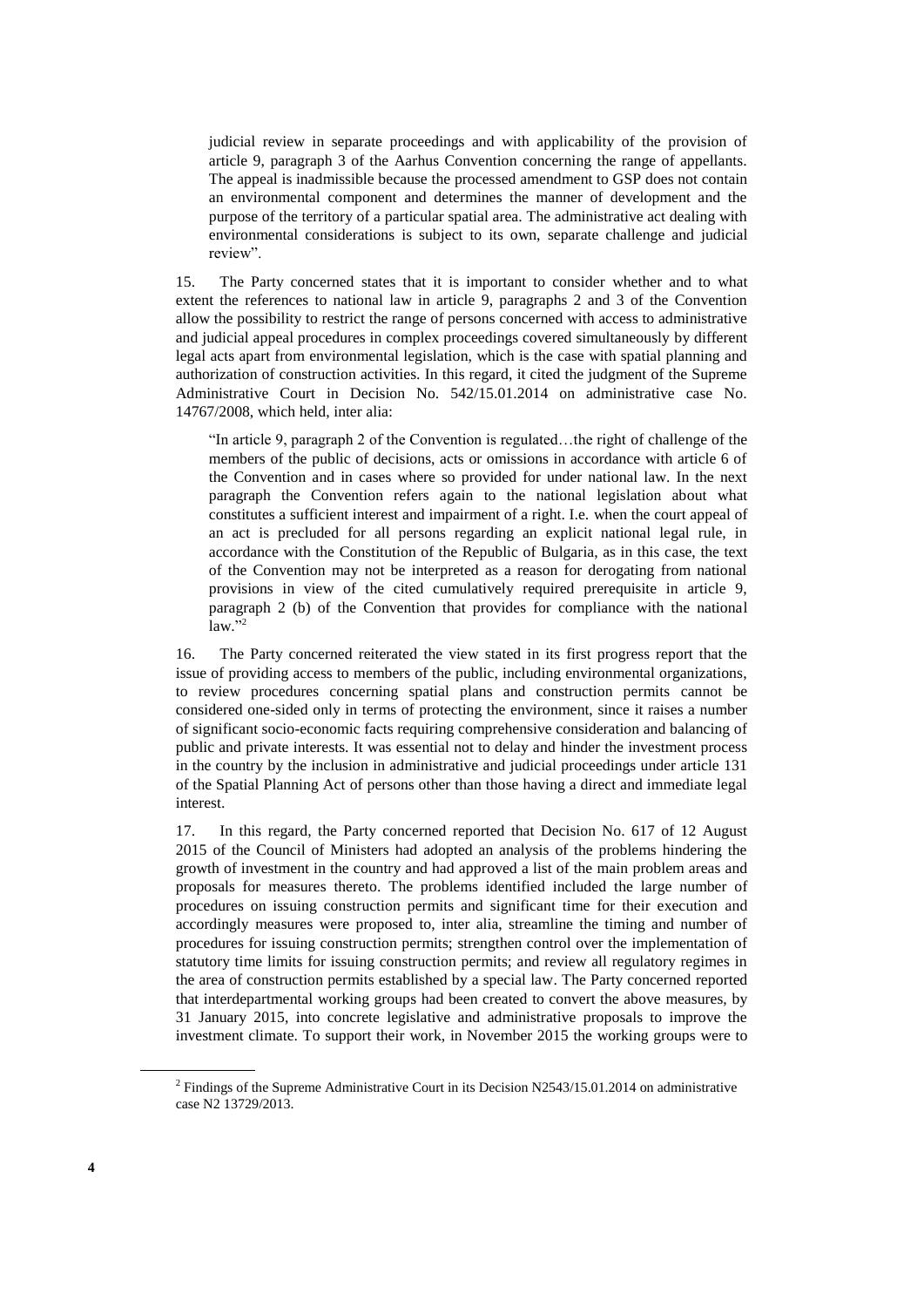be provided with draft laws aimed at alleviating the regulatory burden on businesses and citizens in the investment process elaborated within a project "Improvement of the investment policy in Bulgaria through better regulation of the investment process and the development of e-government" of the Council of Ministers Administration, co-financed by the Funds of the European Union. These draft laws would, inter alia, affect the determination of the range of persons concerned in proceedings on issuing administrative decisions and enforcement of regulatory regimes in the areas of spatial planning and construction.

18. In its additional information provided on 26 April 2016, the Party concerned reiterated that improvement of the investment policy, through better regulation of the investment process, is a priority for the Government. In this context, providing access to the public to appeal procedures concerning spatial plans and constructions permits would lead to delays and would impede the investment process. This could lead to a duplication of procedures for examining environmental issues which would have already been addressed in the separate independent administrative and judicial procedures for issuing the EIA and SEA decisions on the investment proposals. The Party concerned emphasized that the EIA and SEA decisions were conditions *sine qua non* for the approval of spatial plans and construction permits.

19. With respect to the Committee's request during the open session at the fifty-second meeting for the Party concerned to provide the text of any legislative or administrative proposals to improve the investment climate that may impact on the range of persons concerned in proceedings regarding the issue of decisions and regulatory enforcement in the areas of spatial planning and construction, the Party concerned reported that the interagency working groups (paragraph [17](#page-5-0) above) had concluded their task and made their proposals. These included: optimization of administrative regulatory regimes for adoption of General and Detailed Spatial Plans, issuing construction permits with shorter deadlines, simplification and combination of the procedures, provision of more transparency and public access to information concerning spatial plans, and improvement of control. It stated that the proposed new rules would not affect the range of stakeholders in the administrative and judicial appealing procedures.

20. With respect to the Committee's question as to whether the public had the right to appeal (i) the General or Spatial Plan itself; (ii) the decision adopting the General or Spatial Plan; or (iii) only the EIA or SEA decision regarding the General or Detailed Spatial Plan, the Party concerned stated that its environmental legislation provided the full right to the public concerned (including NGOs) to appeal the SEA and EIA decision. According to article 99, paragraph 6 of the Environmental Protection Act (EPA), the public concerned might appeal against the EIA decision according to the procedure established by the Administrative Procedures Code within fourteen days of the decision's announcement. The Party concerned stated that in accordance with article 82, paragraph 5 of the EPA, a final decision on the necessity of an EIA or the issuance of an EIA decision was *conditio sine qua non* for approval/authorization of the investment proposal. The Party concerned stated that, according to article 82, paragraph 4 of the EPA, an opinion or a decision that had entered into force for SEA was *conditio sine qua non* for a subsequent plan or programme.

21. The Party concerned stated that the acts for approval of spatial plans and construction permits were issued under the Spatial Planning Act only when the statements and decisions had entered into force (subject to appeal in accordance with the above), and thereby the provisions of the Spatial Planning Act were applied in closest interaction with the provisions of the EPA.

22. The Party concerned stated that the Spatial Planning Act established the right to appeal the administrative acts for approval of the Detailed Spatial Plans and the construction permits only for those persons who had a direct and immediate legal interest in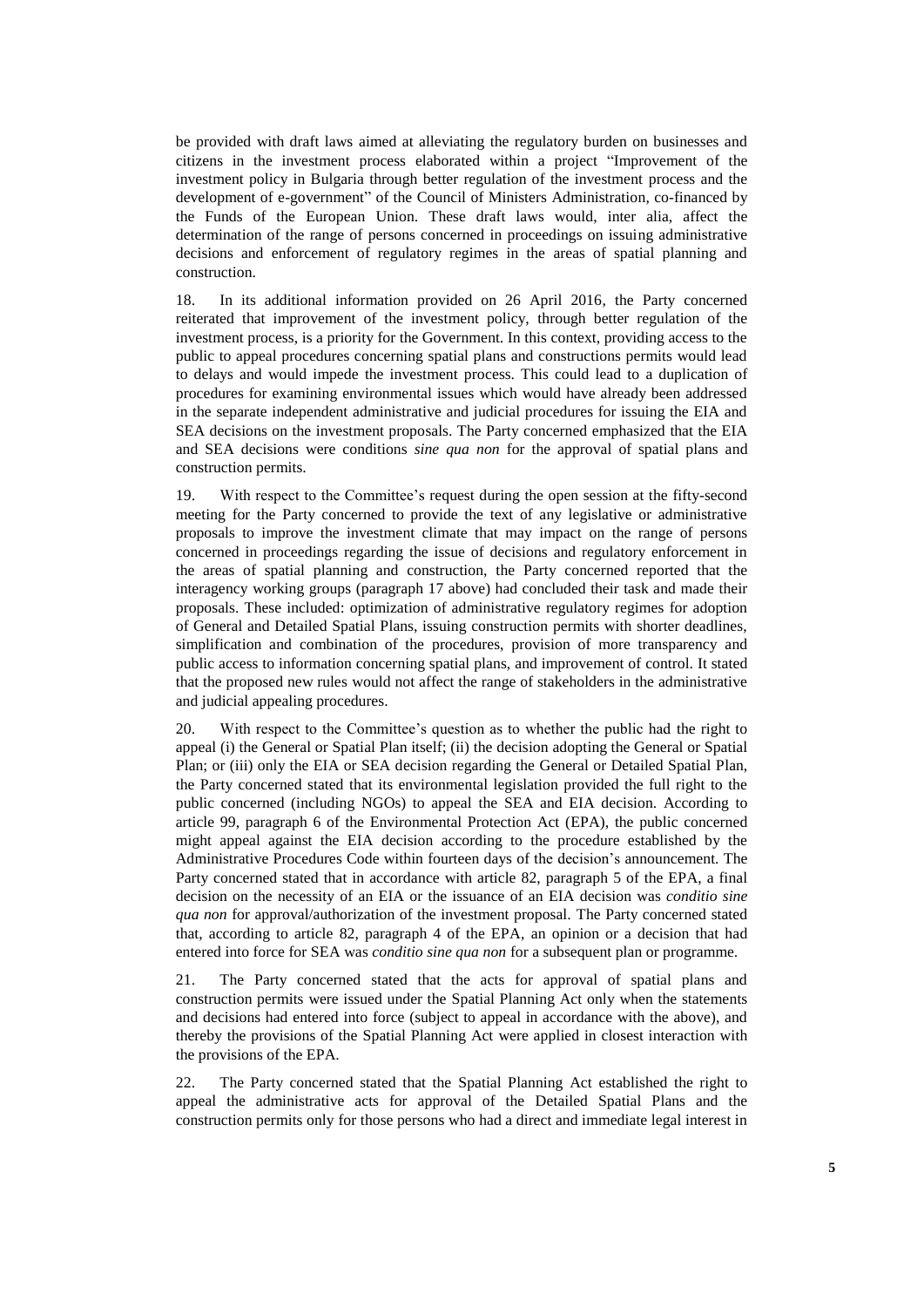administrative and legal procedures (article 131) and construction permits (article 149, paragraph 2). The Party concerned stated that participation of third parties (e.g. public, including environmental NGOs) in proceedings for issuing or appealing administrative acts under the SPA, other than as legally provided, was unacceptable.

23. The Party concerned stated that according to article 124b, paragraph 5 of the Spatial Planning Act, a refusal to issue a permit for a spatial plan was to be issued with a motivated decision or order of the competent authorities within one month after the application. It noted that the refusals were notified in accordance with the Administrative Procedure Code and could be appealed in accordance with article 215. The Party concerned stated that according to article 215, paragraph 1 of the Spatial Planning Act, the individual administrative acts related to that Act, refusals to issue permission and administrative acts for abolishment or leaving in force, with the exception of those under article 216, paragraph 1, could be appealed to the regional administrative court where the property is located. It added that according to article 2l5, paragraph 6 of the Spatial Planning Act, the General Spatial Plan and amendments to it could not be appealed, however they were subject to SEA, and the environmental acts issued according to environmental legislation could be appealed under the EPA.

24. With respect to the Committee's question as to whether a member of the public could appeal a refusal to impose administrative measures under article 158 of the EPA, the Party concerned stated that in its essence the imposition of coercive administrative measures was a form of state coercion and was implemented within the specific administrative proceedings developed between the implementing authorities and its controlled entities. It noted that the application of coercive administrative measures was the final stage of control and was an optional, not obligatory, instrument. It noted that the competent authority had the right to start the procedure on its own initiative or refuse to start administrative proceedings.

### **Comments on the second progress report**

25. In its comments of 27 November 2015 on the Party concerned's second progress report submitted, the communicant of communication ACCC/C/2011/58 confirmed that the Party concerned had adopted an amendment to article 88, paragraph 3 of the EPA which allows the public concerned to challenge SEA decisions.

26. The communicant submitted that there is no available information, including in the second progress report, about the efforts undertaken by the Party concerned in that year to meet the requirements concerning access to justice with respect to spatial plans, as well as construction and exploitation permits, which contravene environmental legislation. The communicant recalled that the 2012 amendment of the Spatial Planning Act (SG, No.82 of 2012, in force 26 November 2012) amended article 215(6) of that Act to state: "The General Spatial Plans, as well as their amendments, are not subject to appeal procedures". Likewise, article 131(1) and (2) of that Act restricts those having the right to express an opinion on and have access to judicial review on Detailed Spatial Plans to the owners of the plots regulated by the Plan, the owners of neighbouring real estate and the owners of real estate in hygiene or cultural heritage protection zones, if any.

27. The communicant submitted that the second progress report clearly indicated that the Party concerned was still not respecting the Committee's findings and recommendations on communication ACCC/C/2011/58 and decision V/9d. For instance, in contradiction with paragraphs 64, 69, 73-75, of the findings, the Party concerned still argued that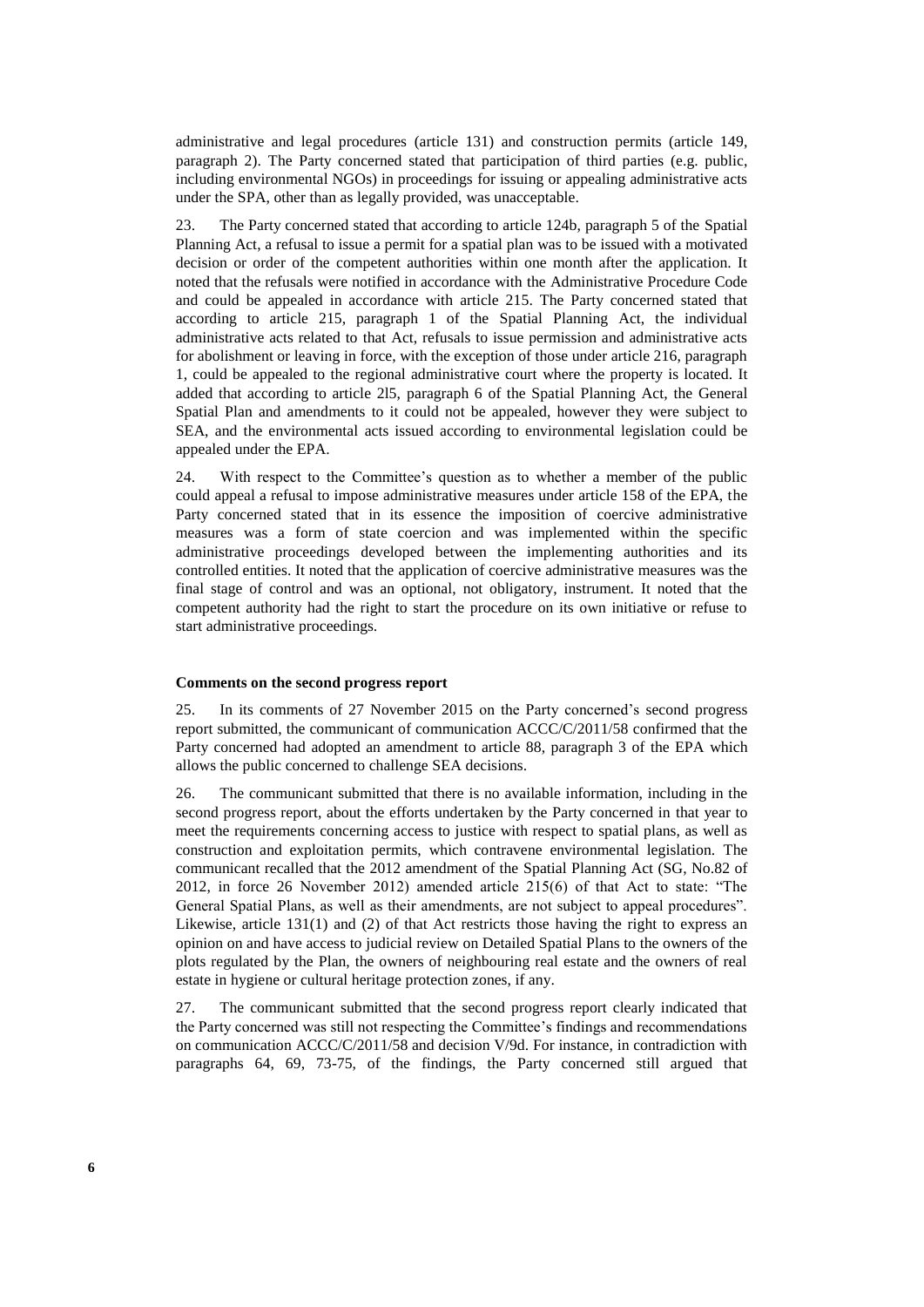administrative acts regarding spatial plans and developments permits issued under the SPA do not directly address issues related to the environment and are thus not subject to the Convention. The communicant referred to the rulings<sup>3</sup> cited by the Party concerned in its second progress report noting that they concerned two cases of spatial plans for urbanization adopted by the authorities under the SPA without a prior SEA procedure, i.e. in full contradiction with the provisions of national law related to the environment. The communicant added that in both these cases as well as in another recent case<sup>4</sup> the court had held that the restrictions on access to justice in the SPA have higher priority than the access to justice provisions in the Convention. The communicant submitted that these rulings once again demonstrated the need for legislative measures and a clear interpretation of the Committee's recommendations on the implementation of the requirements of the Convention with respect to spatial planning procedures under the SPA.

28. The communicant also questioned the Party concerned's opinion that access to justice with respect to spatial plans and construction permits should be restricted to the range of persons defined in national law. The communicant noted that this issue had already been discussed by the Committee at paragraphs 65, 70 and 75-78 of its findings on communication ACCC/C/2011/58, including that Parties may not take the clause "where they meet the criteria, if any, laid down in national law" as an excuse for maintaining such strict criteria as to effectively bar all or almost all members of the public, especially environmental organizations, from challenging acts or omissions that contract national law relating to the environment.

29. With respect to the information provided by the Party concerned that the Council of Ministers had assigned a task to working groups to specify measures for improvement of the investment climate, the communicant expressed concern that the draft laws proposed by the working groups not only did not foresee any legal measures which would take into account the requirements of decision V/9d, but would introduce further restrictions.

30. The communicant stated that NGOs had prepared concrete proposals for amendment of the SPA and had provided these to authorities on a number of occasions, including to the Minister of Environment and the Minister of Regional Development during a meeting on 3 November 2015. This meeting was requested by NGOs in connection with the recommendation in paragraph 16 of the Committee's first progress review that the Party concerned should provide the draft texts of the legislative or other measures to implement paragraph 2 of decision V/9d by 31 December 2015.

31. In its comments of 29 April 2016 concerning the additional information of the Party concerned of 26 April 2016, the communicant submitted that it was obvious that the Party concerned maintained its position that the improvement of its investment policy was of higher priority for the Government than compliance with the Convention. The communicant disagreed with the Party concern's position that access to justice as required by the Convention would impact the investment policy in Bulgaria. In contrast, the lack of a reformed judicial system, as well as the lack of transparency and effective public participation (including access to justice) in the development process allows high levels of corruption and legal violations and discourages foreign investment in Bulgaria.

32. The communicant noted that the NGOs' proposals for amendment of the SPA in the light of the requirements of the decision V/9d foresaw that the public concerned would have access to justice regarding the final acts for the adoption of spatial plans and building permits only if these acts were adopted without a prior SEA/EIA procedure or when the

<sup>3</sup> Ruling No. 2345/2015 , Ruling No. 1079/2015 , Ruling No. 9280/2015.

<sup>4</sup> Ruling No. 3297/2015.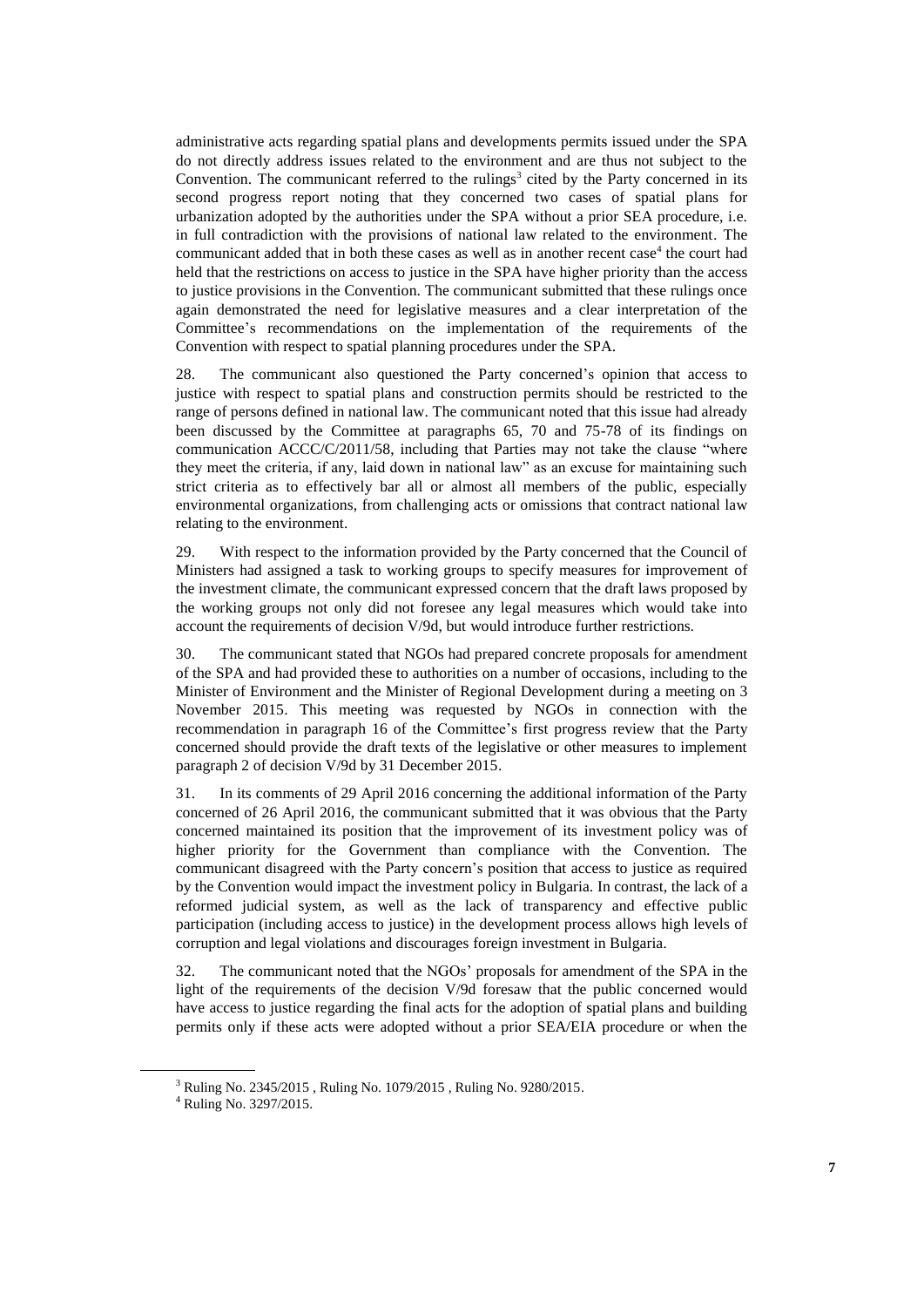conditions of the SEA/EIA decisions were not respected. This meant that the participation of third parties, e.g. the public, including environmental NGOs, other than persons covered by article 131 of the SPA, would be limited only to challenging acts of the public authorities which contravened provisions of national law relating to the environment (i.e. article 9 paragraph 3 of the Convention).

<span id="page-9-1"></span>33. The communicant noted the Party concerned's acknowledgment that members of the public were not allowed to appeal a refusal of the competent authorities to impose compulsory administrative measures under article 158 of the EPA. It submitted that this acknowledgment supported its view that any legislative measures which focused on the further improvement of the administrative control on spatial planning and construction suggested by the Party concerned (including the amendment of article 127, paragraph 6 of the SPA from 19 September 2013 allowing the regional governor to challenge acts under the SPA) would not be able to provide access to justice to members of the public with respect to spatial development acts which contravene environmental legislation.

34. The communicant expressed concern that six months after its second progress report the Party concerned had neither provided the drafts of specific legislative measures which would ensure the implementation of paragraph 2 of the decision V/9d, nor any legislative proposals for improvement of the investment climate which might impact the range of public concerned in proceedings concerning spatial planning and construction.

35. The communicant submitted that, in accordance with paragraph 37 of the annex to decision I/7, further appropriate measures were needed to bring about full compliance with the Convention.

### **Party concerned's third progress report**

<span id="page-9-2"></span>36. In its third progress report dated 28 October 2016, the Party concerned submitted that a draft act to amend and supplement the SPA had been developed and published for public consultation. The Party concerned submitted that the draft act foresaw that the responsible public authorities would maintain public registers and publish approved drafts of spatial plans on their website. The Party concerned further submitted that the draft act introduces further deadlines, inter alia for the announcement of draft spatial plans to stakeholders and the public and for their consideration by the municipal expert council before their announcement. It further noted that the draft act provides for clearer responsibilities of specific authorities in verifying the compliance of spatial plans with legal requirements as well as criteria to assess the compliance of certain decisions with environmental protection regulations. The draft act further provides for new specific rules on the situation when a new General Spatial Plan supersedes Detailed Spatial Plans in force.

37. The Party concerned further submitted that a draft Ordinance amending and supplementing Ordinance No 8 of 2001 on the scope and content of spatial plans was envisaged to better synchronize the implementation of spatial planning legislation and environmental protection regulations. The Party concerned submitted that further provisions on environmental assessment in the context of SEA had been added. In this regard, provision had been made to accumulate data on existing Detailed Spatial Plans that would be used in the preparation of new spatial plans.

<span id="page-9-0"></span>38. The Party concerned submitted that the aforementioned proposals would contribute to the implementation of decision V/9d by, firstly, providing for greater supervision of the administrative process by supervisory authorities, the competent institutions and NGOs. The public, including environmental organizations, would have a greater possibility to submit objections and other signals to the authorities to prevent omissions and violations. Secondly, according to the Party concerned, the draft act to amend the SPA would serve to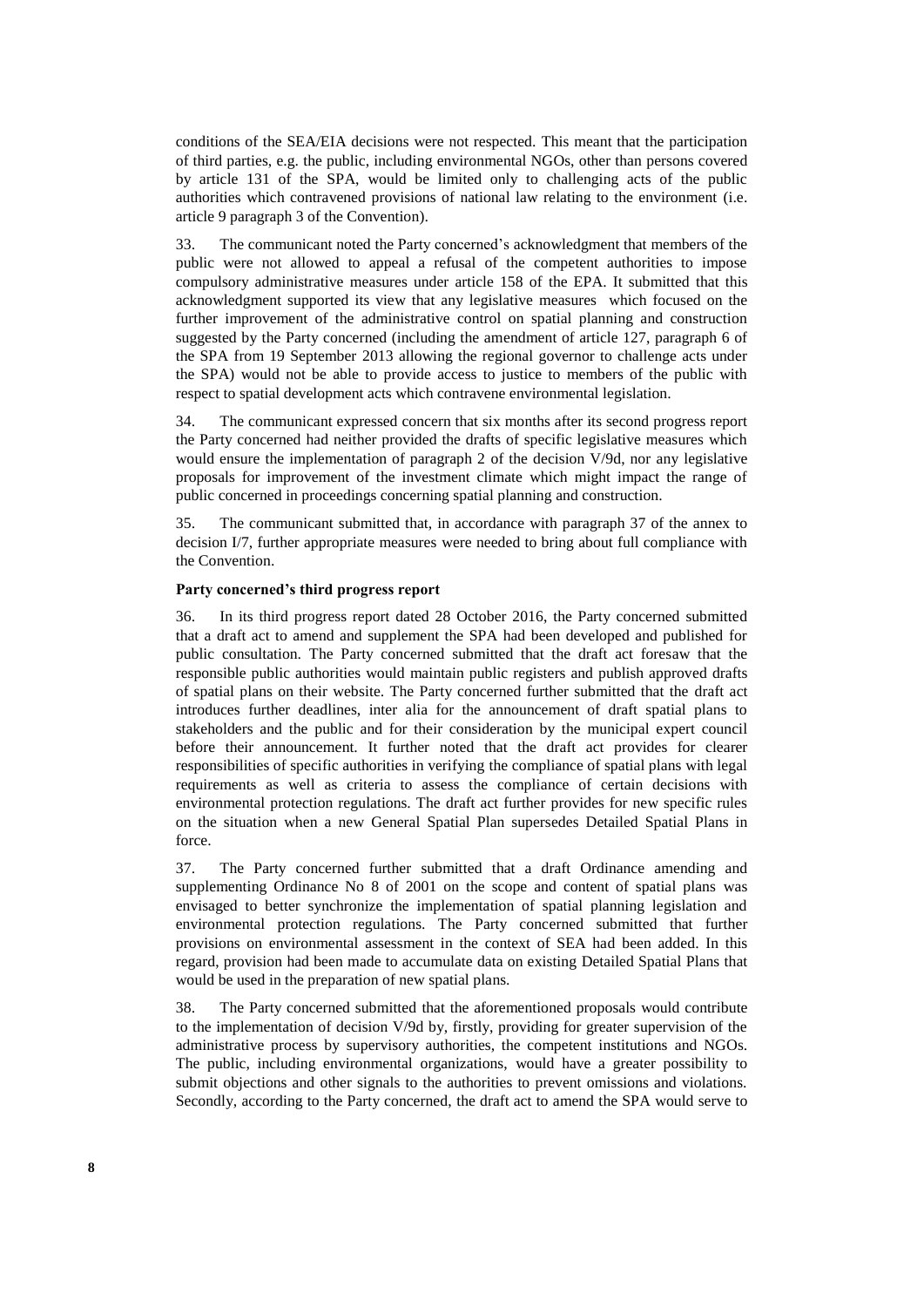give additional tools to prevent corrupt and illegal practices in the context of spatial planning by providing for:

greater transparency and more timely notification of the public;

strict regulation of the terms of public consultation and the procedural steps in elaborating spatial plans; and

additional criteria as to the legal effect of building permits and spatial plans as well as requirements as to the compliance of spatial plans with environmental legislation.

<span id="page-10-0"></span>39. The Party concerned reiterated its concerns that allowing review procedures for spatial plans and construction permits would lead to delays and deter investments including funding received via the European Structural and Investment Funds. The Party concerned further submitted that under these circumstances the courts and administrative authorities should interpret the applicable procedural rules as far as possible in line with article 9, paragraph 2 and 3 of the Convention while also balancing the public interests at stake. It further submitted that in this assessment, the main determinant should be the type of administrative act in question and its importance for environmental protection. The Party concerned alleged that in the context of spatial planning and construction permits, this test would point to review of the EIA and SEA decisions only.

40. The Party concerned further recalled the legislative amendments referred to in its second progress review which served to enlarge the possibility of appeals in the context of SEA, including as regards decisions not to conduct an SEA.

### **Comments on the third progress report**

41. In its comments of 16 November 2016, the communicant of communication ACCC/C/2011/58 submitted that the third progress report of the Party concerned did not address decision V/9d in any way. In addition, the communicant stated that the administrative procedures adopted by the Party concerned to improve its investment policy did not provide the public with access to justice concerning spatial planning.

42. The communicant further alleged that the mentioned improvements to administrative control (see paragraph [38](#page-9-0) above) do not replace access to justice and cannot guarantee the legality of administrative acts under the Spatial Planning Act because of the absence of mechanisms for public control. The communicant referred in that regard to two examples of complaints which it submitted its thesis that administrative control is insufficient:

(a) In response to a complaint by the NGO "Civil control – protection of animals" regarding an order of a municipal council amending a General Spatial Plan, the regional governor allegedly stated that he cannot judge on the legality of acts of the municipal councils, despite being empowered to do by article 127(6) of the Spatial Planning Act. The governor allegedly further recommended the NGO to appeal the act of the municipal council to the courts, despite being the only legal person with standing to do so in accordance with article 127 Spatial Planning Act.

In response to a complaint by the NGO "Civil control – protection of animals" to the Ministry of Environment and Waters concerning the same amendment, the Ministry refused to apply a Compulsory Administrative Measure under article 158 EPA, which would permit it to suspend the implementation of an illegal spatial plan (see also paragraph [33](#page-9-1) above). The Ministry allegedly stated that this measure was not applicable because the decision of the first instance court to cancel the SEA for the General Spatial Plan concerned had been appealed. The communicant submits that the Ministry's decision concealed the fact that, according to article 166 of the Administrative Procedure Code, the appeal of an administrative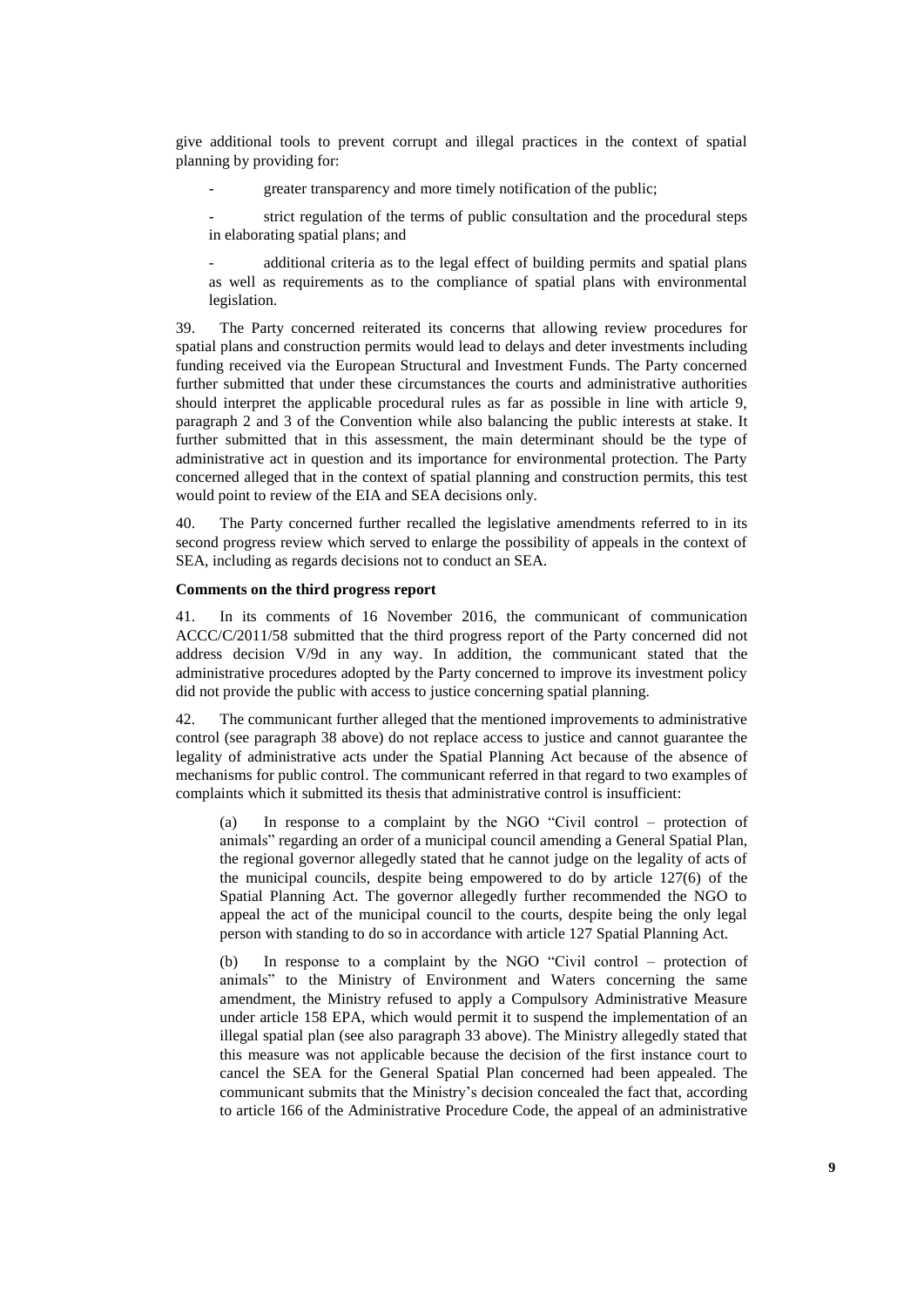act stops its execution, which means that the General Spatial Plan was adopted without a valid SEA screening decision in violation of article 82(4) EPA.

43. The communicant points out that neither of the above answers of the competent authorities are subject to administrative or judicial review. It submits that this means that authorities feel free to use illegal arguments in order to reject NGOs' complaints against illegal acts under the SPA knowing that the general public is not able to appeal.

## **III. Considerations and evaluation by the Committee**

44. In order to fulfil the requirements of the decision V/9d, the Party concerned would need to provide the Committee with evidence that:

Members of the public, including environmental organizations, have access to justice with respect to General Spatial Plans, Detailed Spatial Plans and (either in the scope of review of the spatial plans or separately) also with respect to the relevant strategic environmental assessment statements;

(b) Members of the public concerned, including environmental organizations, have access to review procedures to challenge construction and exploitation permits for the activities listed in annex I to the Convention

45. In its first progress review, the Committee invited the Party concerned together with its second progress report or otherwise by 31 December 2015 to provide the draft texts of the specific legislative, regulatory or administrative measures it proposes to adopt to ensure the implementation of paragraph 2 of decision V/9d, together with English translations thereof, as well as a timeline for the various stages of its internal procedures leading up to the final adoption of the proposed measures.

46. The Committee welcomes the second and third progress report of the Party concerned, which were both submitted on time, and the information contained therein.

47. At the outset, the Committee emphasises that Parties are fully entitled to regulate to promote investment, just not in a way that will interfere with the rights set out in the Convention.

48. With respect to paragraph 2(a) of decision V/9d, the Committee welcomes the adoption of article 88, paragraph 3 of the Environmental Protection Act, which allows the public concerned to challenge SEA statements/decisions.

49. It also welcomes the information provided in the Party concerned's third progress report concerning the draft act to amend and supplement the Spatial Planning Act and the draft Ordinance amending and supplementing Ordinance No 8 of 2001 on the scope and content of spatial plans and the Party concerned's statement that these measures will provide greater possibility for members of the public, including environmental organizations, to submit objections and other signals to the authorities to prevent omissions and violations.

50. However, the Committee expresses its serious concern that none of the measures described in either the Party concerned's second or third progress report appear to give access to justice for members of the public, including environmental NGOs, with respect to General and Detailed Spatial Plans, as explicitly required in the wording of paragraph 2(a) of decision V/9d. The Committee notes that, pursuant to article 215, paragraph 6, of the Spatial Planning Act, General Spatial Plans are still not subject to appeal. The Committee further notes that under article 131, paragraphs 1 and 2 of the Spatial Planning Act, Detailed Spatial Plans are only subject to challenge by persons having a direct and immediate legal interest.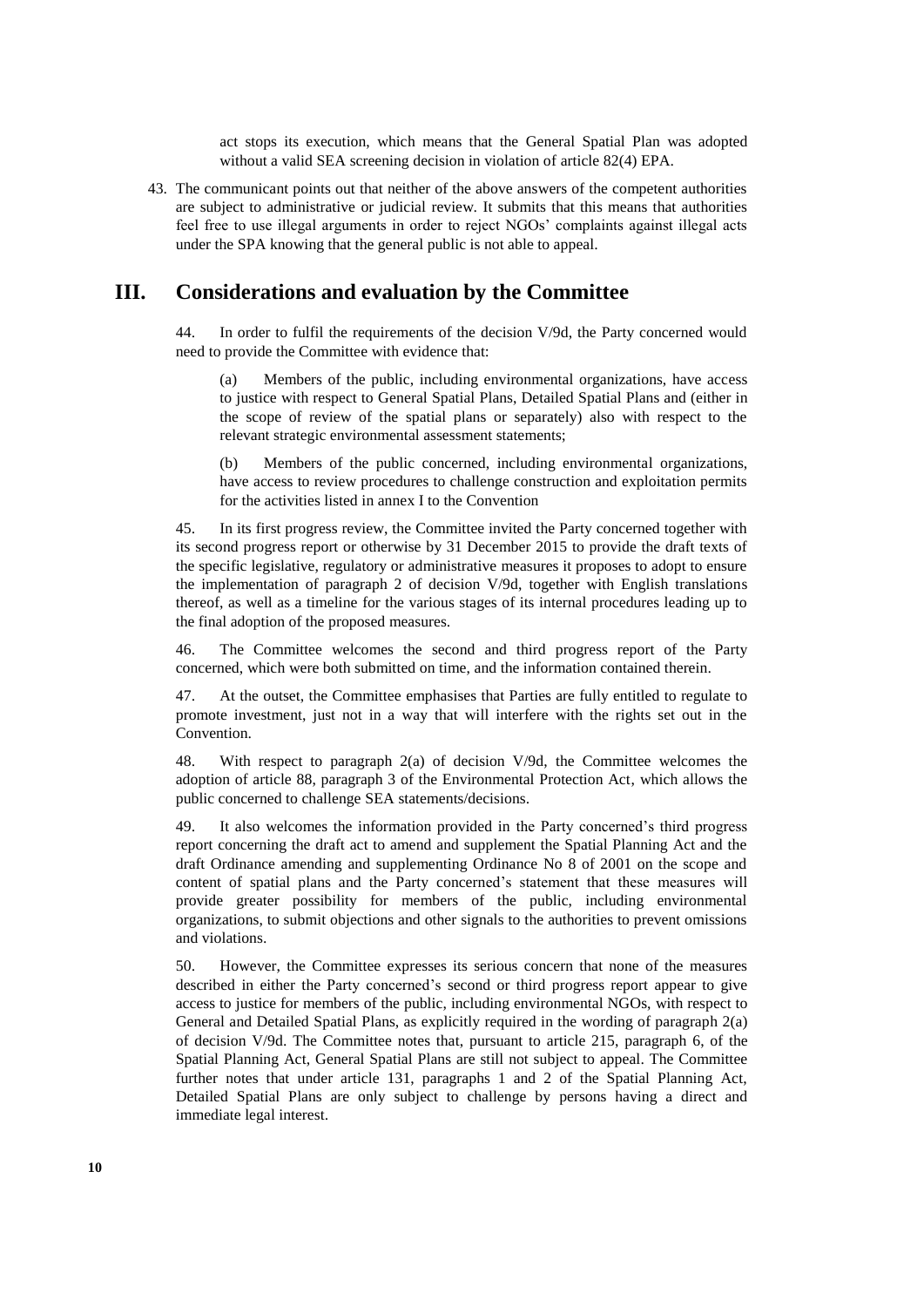51. Regarding the type of acts and omissions covered by article 9, paragraph 3, the Committee emphasises that article 9, paragraph 3, requires the Party concerned to ensure that members of the public have access to administrative or judicial procedures to challenge *any* acts and omissions by private persons and public authorities which contravene provisions of its national law relating to the environment. The Committee points out that, in the context of General and Detailed Spatial Plans, this means that access to justice under article 9, paragraph 3 is not limited to a right to challenge the SEA statement/decision, but also includes a right to challenge the decision approving a General or Detailed Spatial plan as well as the plan itself.

52. With respect to who may challenge acts or omissions under article 9, paragraph 3, that provision gives the Party concerned the right to lay down criteria in its national law as to which members of the public have the right to make such a challenge. However, the Committee reiterates paragraph 65 of its findings on communication ACCC/C/2010/58 where it held that:

"Parties may not take the clause "where they meet the criteria, if any, laid down in its national law" as an excuse for introducing or maintaining such strict criteria that they effectively bar all or almost all members of the public, especially environmental organizations, from challenging acts or omissions that contravene national law relating to the environment. The phrase "the criteria, if any, laid down in national law" indicates that the Party concerned should exercise self-restraint not to set too strict criteria. Access to such procedures should thus be the presumption, not the exception" (cf. findings on communication ACCC/C/2005/11 concerning Belgium, paras. 34–36)."

53. While welcoming the adoption of article 88, paragraph 3 of the Environmental Protection Act allowing the public concerned to challenge SEA statements/decisions, and the information provided regarding the draft legislative measures (see paras. [36](#page-9-2)[-38](#page-9-0) above), the Committee finds that since none of the measures described in the Party concerned's second or third progress reports give access to justice for members of the public, including environmental NGOs, with respect to General and Detailed Spatial Plans, the Party concerned has not yet fulfilled paragraph 2(a) of decision V/9d.

54. Regarding paragraph 2(b) of decision V/9d, the Committee expresses its concern that none of the measures described by the Party concerned provide members of the public concerned, including environmental NGOs, with access to review procedures to challenge construction and exploitation permits for the activities listed in annex I to the Convention. The Committee accordingly finds that the Party concerned has not yet fulfilled paragraph 2(b) of decision V/9d.

55. The Committee expresses its serious concern that, notwithstanding paragraph 5 of decision V/9d of the Meeting of the Parties, the Party concerned still appears to maintain the position that fully implementing the recommendations of the Committee is not required for its compliance with article 9, paragraph 2 and 3, of the Convention.

56. The Committee notes that in both its second and third progress reports, the Party concerned states that the issue of providing access to members of the public, including NGOs, to review procedures concerning spatial plans cannot be considered only in terms of protecting the environment as it also raises a number of significant socio-economic factors (see paragraphs [16](#page-5-1) and [39](#page-10-0) above). The Committee points out to the Party concerned that the requirements set out in the Convention are legally binding minimum standards. Whatever other considerations, socio-economic or otherwise, may also need to be taken into account, the Convention's legally binding requirements must be ensured as a minimum.

57. In this regard, the Committee notes that, in its second progress report, the Party concerned refers to the intended adoption of legislative and administrative proposals to